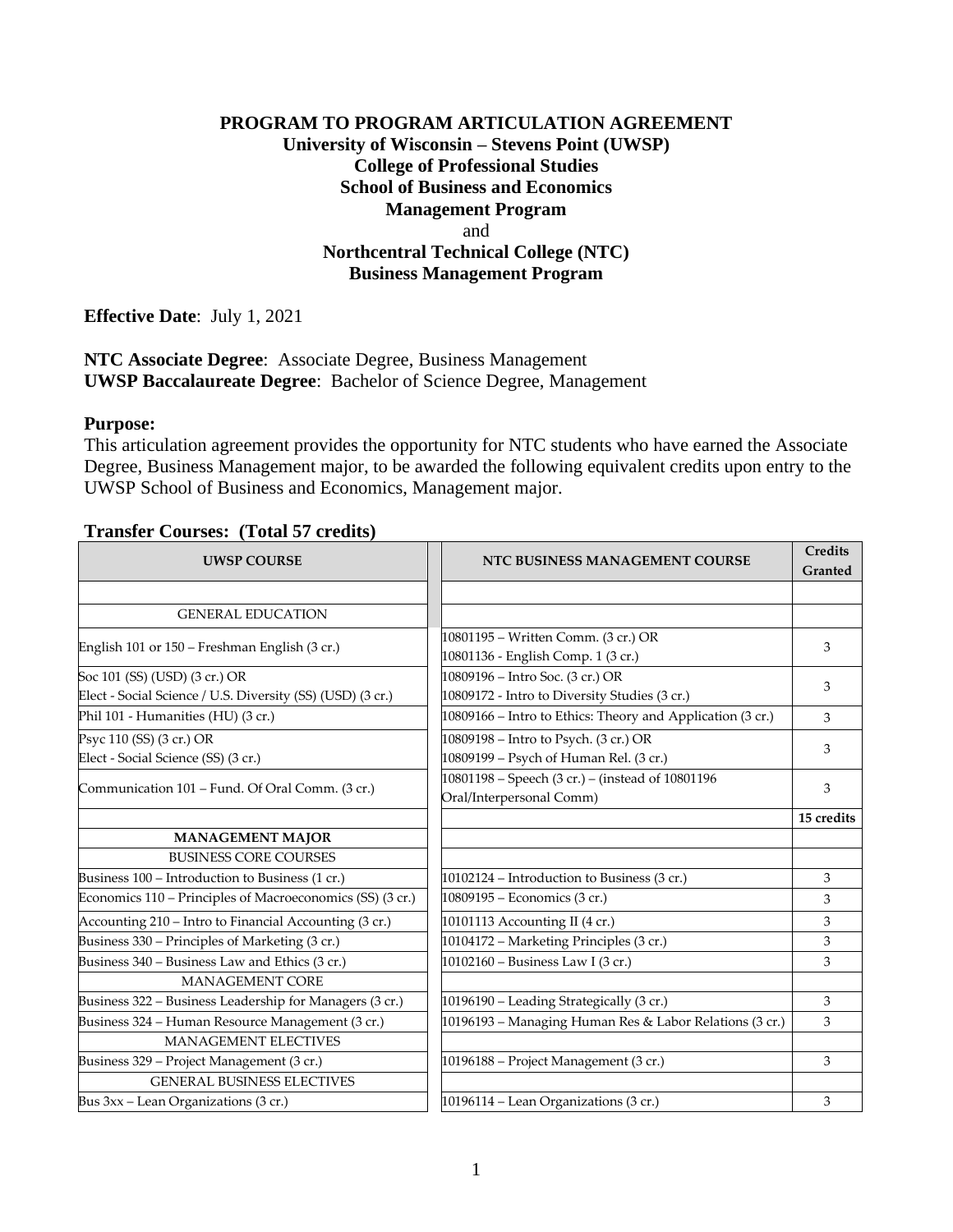| Bus 2xx - Leading Change and Diversity (3 cr.)      | 10196169 – Leading Change and Diversity (3 cr.)      | 3          |
|-----------------------------------------------------|------------------------------------------------------|------------|
|                                                     |                                                      | 30 credits |
| <b>GENERAL UWSP ELECTIVES</b>                       |                                                      |            |
| Bus $1xx -$ Accounting I (3 cr.)                    | 10101111 Accounting I (4 cr.)                        | 3          |
| Bus $2xx$ – The Branch (3 cr.) OR                   | 10102200 - The Branch (3 cr.) OR                     |            |
| Bus 2xx - Mentored Bus Exp (3 cr.)                  | 10102127 - Mentored Bus Exp (3 cr.)                  |            |
| Bus $1xx$ – Excel Level 1 (1 cr.)                   | 10103242 - Excel Level 1 (1 cr.)                     |            |
| Bus 1xx - Powerpoint Level 1 (1 cr.)                | 10103241 - Powerpoint Level 1 (1 cr.)                |            |
| Bus $1xx - Word Level 1 (1 cr.)$                    | 10103243 - Word Level 1 (1 cr.)                      |            |
| Bus 2xx - Team Building and Problem Solving (3 cr.) | 10196189 - Team Building and Problem Solving (3 cr.) | 3          |
|                                                     |                                                      | 12 credits |
|                                                     |                                                      |            |
|                                                     | TOTAL TRANSFERRED CREDITS                            | 57         |

# **REQUIRED COURSES: (Total 66-72 credits)**

The following coursework will be required to obtain the Bachelor of Science in Management:

| <b>UWSP REQUIREMENT</b>                             | <b>UWSP COURSE</b>                    | Credits        |
|-----------------------------------------------------|---------------------------------------|----------------|
|                                                     |                                       |                |
| <b>GENERAL EDUCATION</b>                            |                                       |                |
| <b>Written Communication</b>                        | Engl 202 - Sophomore English          | 3              |
| Wellness                                            | Choose from designated classes        | $\mathbf{1}$   |
| Arts (ART)                                          | Choose from designated classes        | 3              |
| Historical Perspectives (HP)                        | Choose from designated classes        | 3              |
| Natural Sciences (NS)                               | Choose from designated classes        | 3              |
| Additional ART/HU/HP/NS                             | Choose from designated classes        | 3              |
| Global Awareness (GA)                               | Can be satisfied with above classwork | $0 - 3$        |
| Environmental Responsibility (ER)                   | Can be satisfied with above classwork | $0 - 3$        |
|                                                     |                                       | 16-22 credits  |
| <b>MANAGEMENT MAJOR</b>                             |                                       |                |
| <b>BUSINESS CORE COURSES</b>                        |                                       |                |
| Math for Social Sciences or Applied Calculus        | Math 109 or 111*                      | $\overline{4}$ |
| Elementary Statistical Methods (QL)                 | Math 255                              | 4              |
| Principles of Microeconomics (SS)                   | Econ 111                              | 3              |
| Introduction to Managerial Accounting               | Acct 211                              | 3              |
| Written Communication for the Business Professional | <b>Bus 300</b>                        | 3              |
| Oral Communication for the Business Professional    | <b>Bus 301</b>                        | 3              |
| Organizational Behavior                             | <b>Bus 325</b>                        | 3              |
| Principles of Finance                               | <b>Bus 350</b>                        | 3              |
| Principles of Production                            | <b>Bus 360</b>                        | 3              |
| Management Information Systems                      | <b>Bus 370</b>                        | 3              |
| Principles of Business Analytics                    | <b>Bus 380</b>                        | 3              |
| Internship (EL)                                     | <b>Bus 497</b>                        | 3              |
| Management Capstone                                 | <b>Bus 480</b>                        | 3              |
| MANAGEMENT CORE                                     |                                       |                |
| Organizational Theory                               | <b>Bus 326</b>                        | 3              |
| <b>MANAGEMENT ELECTIVES</b>                         |                                       |                |
| Focused Management Elective                         | Choose from designated classes        | 3              |
| Focused Management Elective                         | Choose from designated classes        | 3              |
|                                                     |                                       | 50 credits     |